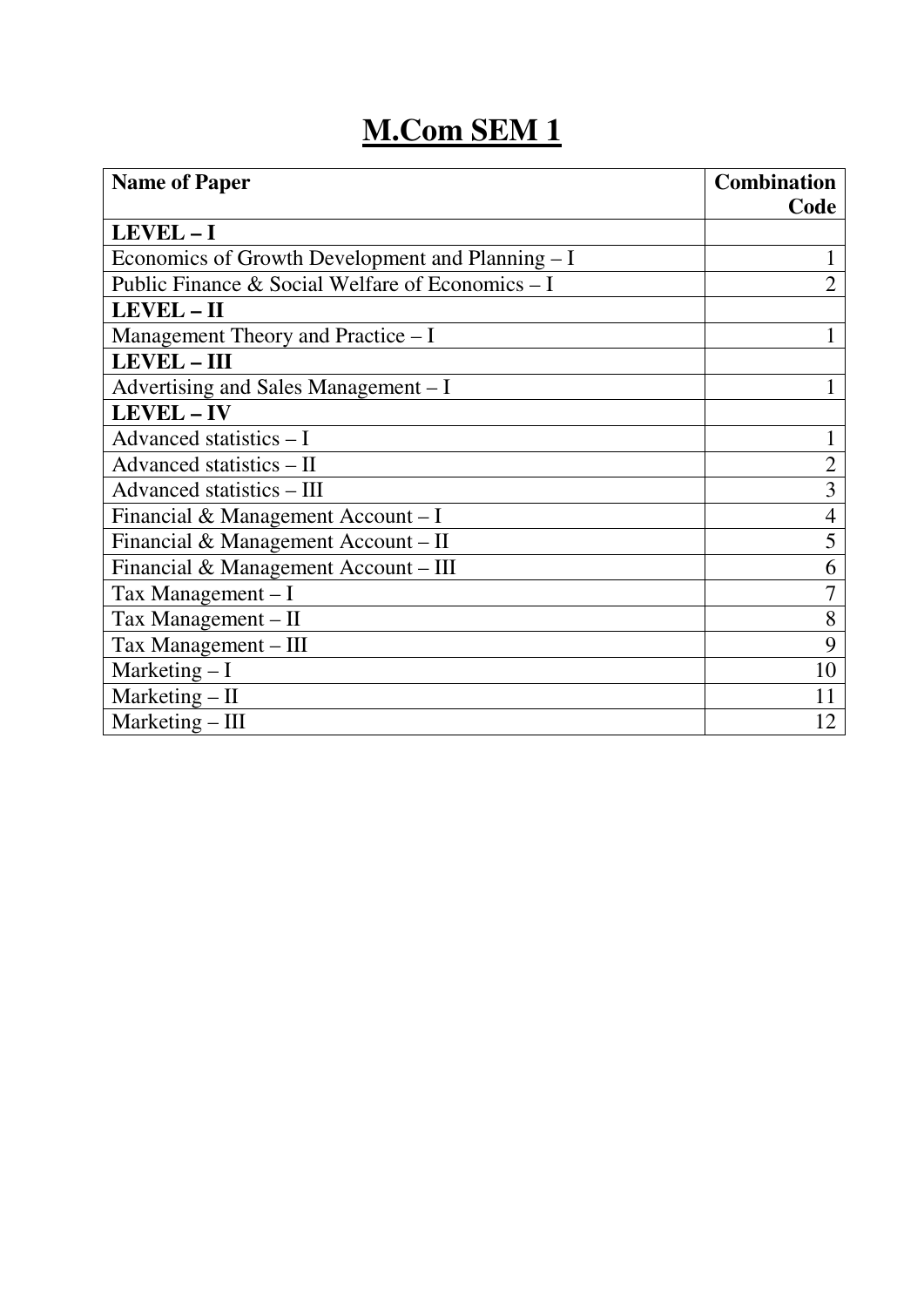| <b>Name of Paper</b>                              | <b>Combination</b> |
|---------------------------------------------------|--------------------|
|                                                   | Code               |
| LEVEL-I                                           |                    |
| Economics of Growth Development and Planning – II |                    |
| Public Finance & Social Welfare of Economics – II | $\overline{2}$     |
| LEVEL - II                                        |                    |
| Management Theory and Practice – II               |                    |
| LEVEL-III                                         |                    |
| Advertising and Sales Management – II             |                    |
| LEVEL-IV                                          |                    |
| Advanced statistics - IV                          |                    |
| Advanced statistics $- V$                         | $\mathfrak{2}$     |
| Advanced statistics - VI                          | 3                  |
| Financial & Management Account – IV               | $\overline{4}$     |
| Financial & Management Account – $V$              | 5                  |
| Financial & Management Account - VI               | 6                  |
| Tax Management – IV                               | 7                  |
| Tax Management $-$ V                              | 8                  |
| Tax Management - VI                               | 9                  |
| $Marketing - IV$                                  | 10                 |
| Marketing $- V$                                   | 11                 |
| Marketing – VI                                    | 12                 |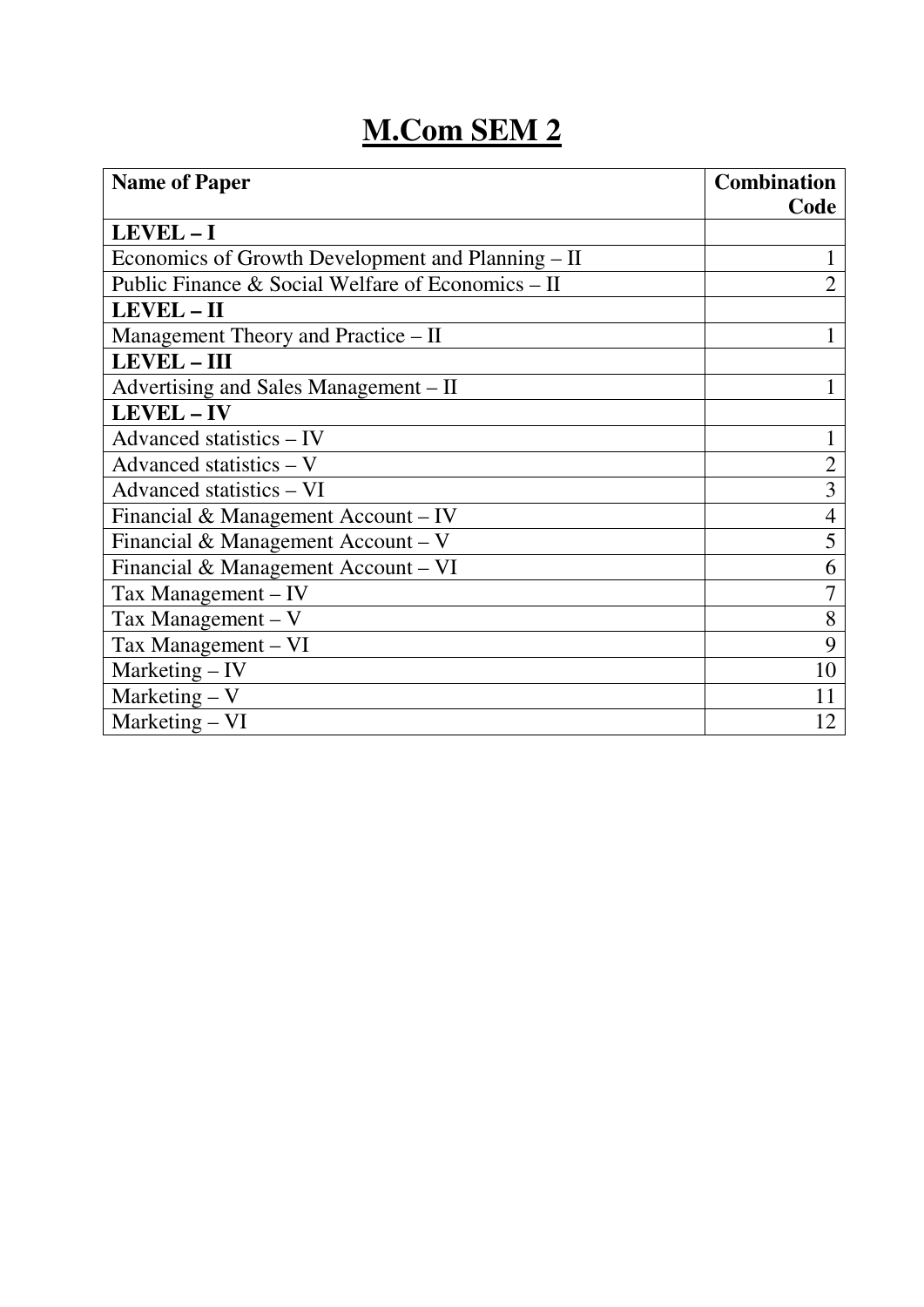| <b>Name of Paper</b>                  | <b>Combination</b> |
|---------------------------------------|--------------------|
|                                       | Code               |
| LEVEL-I                               |                    |
| Organized Markets - I                 |                    |
| LEVEL-II                              |                    |
| Financial Management – I              |                    |
| LEVEL - III                           |                    |
| Strategic Management - I              |                    |
| LEVEL-IV                              |                    |
| <b>Advanced Statistics - VII</b>      |                    |
| <b>Advanced Statistics – VIII</b>     | $\overline{2}$     |
| Advanced Statistics – IX              | $\overline{3}$     |
| Financial & Management Account - VII  | 4                  |
| Financial & Management Account - VIII | 5                  |
| Financial & Management Account - IX   | 6                  |
| Tax Management – VII                  |                    |
| Tax Management - VIII                 | 8                  |
| Tax Management $-$ IX                 | 9                  |
| Marketing - VII                       | 10                 |
| Marketing - VIII                      | 11                 |
| Marketing $-$ IX                      | 12                 |